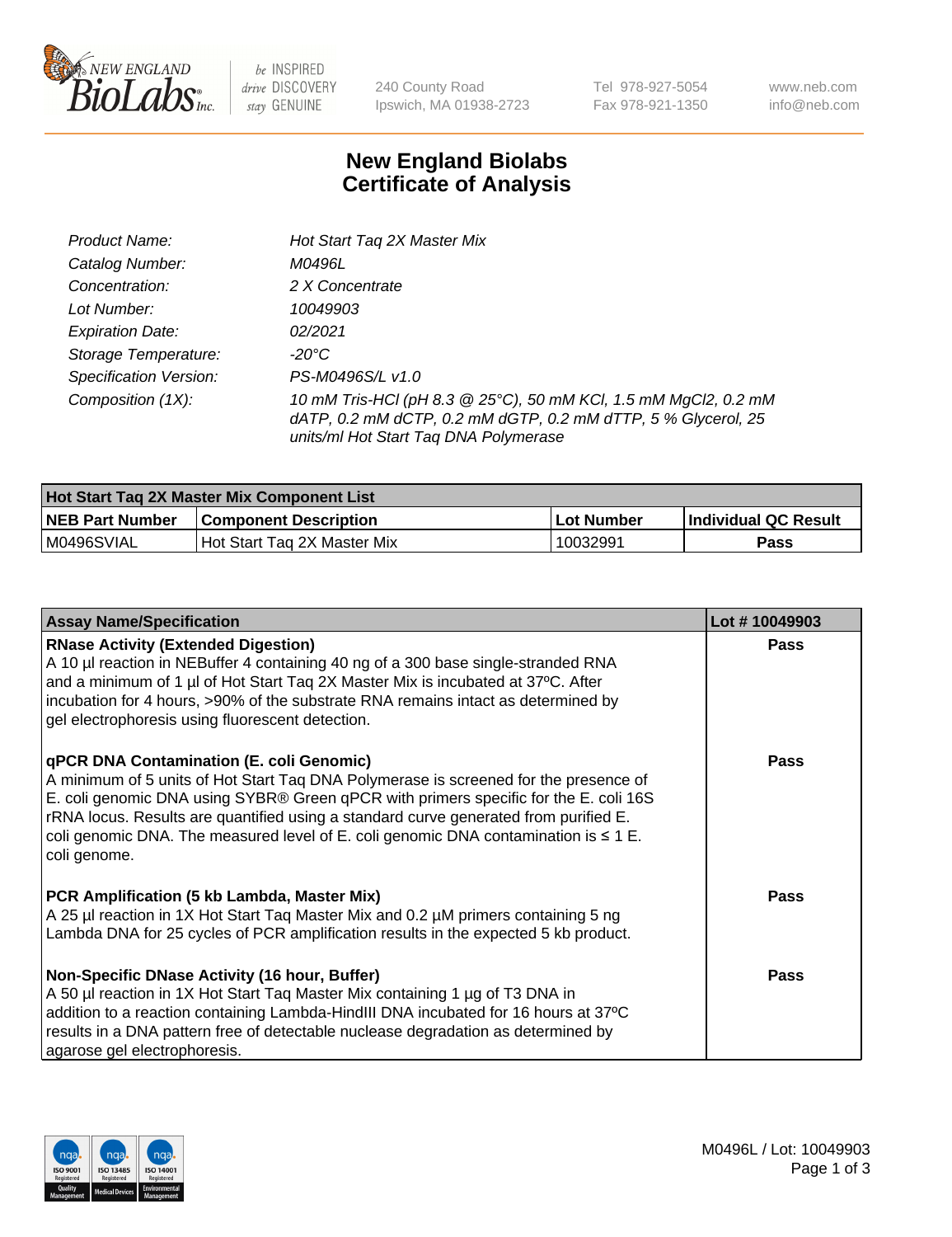

be INSPIRED drive DISCOVERY stay GENUINE

240 County Road Ipswich, MA 01938-2723 Tel 978-927-5054 Fax 978-921-1350 www.neb.com info@neb.com

| <b>Assay Name/Specification</b>                                                                                                                                                                                                                                                                                                                                                                                | Lot #10049903 |
|----------------------------------------------------------------------------------------------------------------------------------------------------------------------------------------------------------------------------------------------------------------------------------------------------------------------------------------------------------------------------------------------------------------|---------------|
| <b>Protein Purity Assay (SDS-PAGE)</b><br>Taq DNA Polymerase is ≥ 99% pure as determined by SDS-PAGE analysis using Coomassie<br>Blue detection.                                                                                                                                                                                                                                                               | <b>Pass</b>   |
| PCR Amplification (Hot Start 2 kb Lambda DNA, Master Mix)<br>A 50 µl reaction in 1X Hot Start Taq Master Mix and 0.2 µM primers containing 20 pg<br>Lambda DNA and 100 ng Human Genomic DNA for 30 cycles of PCR amplification results<br>in an increase in yield of the 2 kb Lambda product and a decrease in non-specific<br>genomic bands when compared to a non-hot start control reaction.                | <b>Pass</b>   |
| <b>Phosphatase Activity (pNPP)</b><br>A 200 µl reaction in 1M Diethanolamine, pH 9.8, 0.5 mM MgCl2 containing 2.5 mM<br>p-Nitrophenyl Phosphate (pNPP) and a minimum of 100 units of Taq DNA Polymerase<br>incubated for 4 hours at 37°C yields <0.0001 unit of alkaline phosphatase activity<br>as determined by spectrophotometric analysis.                                                                 | <b>Pass</b>   |
| <b>Endonuclease Activity (Nicking)</b><br>A 50 µl reaction in ThermoPol® Reaction Buffer containing 1 µg of supercoiled<br>PhiX174 DNA and a minimum of 20 units of Taq DNA Polymerase incubated for 4 hours at<br>37°C and 75°C results in <10% conversion to the nicked form as determined by agarose<br>gel electrophoresis.                                                                                | <b>Pass</b>   |
| <b>Single Stranded DNase Activity (FAM-Labeled Oligo)</b><br>A 50 µl reaction in ThermoPol® Reaction Buffer containing a 10 nM solution of a<br>fluorescent internal labeled oligonucleotide and a minimum of 25 units of Taq DNA<br>Polymerase incubated for 30 minutes at 37°C and 75°C yields <10% degradation as<br>determined by capillary electrophoresis.                                               | Pass          |
| Inhibition of Primer Extension (Hot Start, Radioactivity Incorporation)<br>A 50 µl primer extension assay in ThermoPol® Reaction Buffer in the presence of 200<br>µM dNTPs including [3H]-dTTP, containing 15 nM primed single-stranded M13mp18 with<br>2.5 units of Hot Start Taq DNA Polymerase incubated for 16 hours at 25°C yields > 95%<br>inhibition when compared to a non-hot start control reaction. | <b>Pass</b>   |

This product has been tested and shown to be in compliance with all specifications.